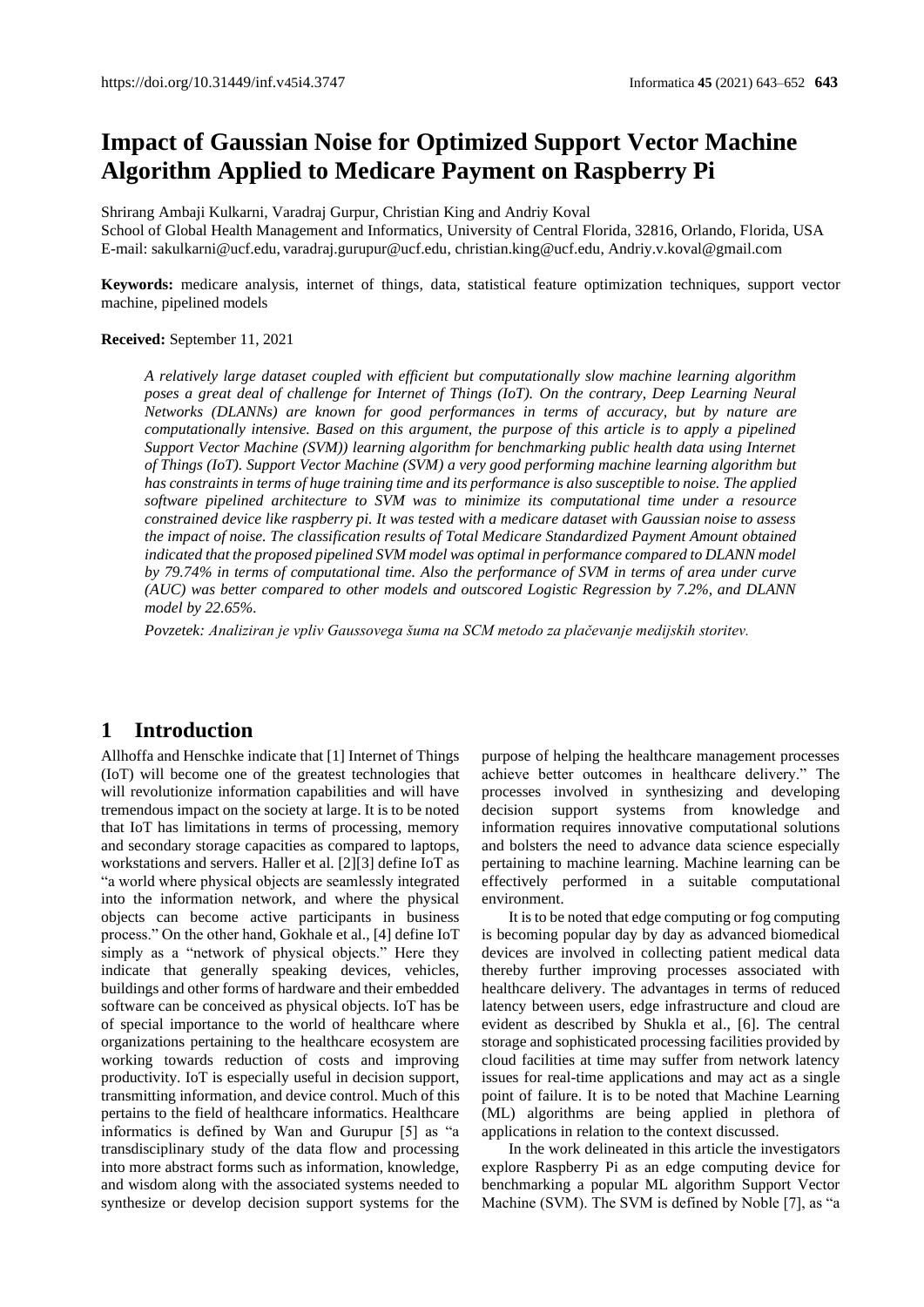computer algorithm that learns by example to assign labels to objects." As explained by Noble [7] SVM is a key algorithm that can be effectively used to identify patterns that can be used to train and label data for the purpose of classification. Here the classifiers performance is measured using the concept of Area under the Curve (AUC) as explained by Bradley [8]. This attribute brings about a key desired characteristic for analysing healthcare data. In the recent past many investigators have used the combination of Raspberry Pi and SVM to identify noise and patterns.

For experimentation and demonstration the investigators have used health care data with 40,662 rows and 28 variables, logistic regression algorithm for computational time and Deep Learning Neural Network (DLANN) for testing the accuracy of the classification results of Total Medicare Standardized Payment Amount. The reason for choosing SVM is its ability to produce results at higher level of accuracy; however, SVM tends to be constrained by high computational time and memory complexities for larger size training data [9]. This problem is compounded by the constrained computational resources of a Raspberry Pi and the presence of noisy data. The solution explored is an application of the pipeline architecture for SVM and its performances against the benchmarks set by of logistic regression and deep learning neural network on the same dataset.

The specific research objectives of the analysis are as follows:

- To analyse the performance of SVM with other benchmarks such as Deep Learning Machine Algorithm, and Logistic Regression in terms of accuracy and computational time under optimized and selected variable dataset for a resource constrained environment of Raspberry Pi and
- To implement a pipelined architecture model for SVM with feature selection and ascertain the consistency of performance in terms of metrics and robustness by evaluating the performances on a Gaussian Noise based dataset.

The presentation of a pipelined architecture is to contribute to the science of applying SVM to Medicare and Medicaid type datasets. Here the investigators are mindful of the fact that different datasets of different sizes and complexities require different approaches for analysis in terms of machine learning. More importantly it is important to state that the key targeted contribution of the experimentation explained in this article is to provide a computational method that can be effectively used in analysing healthcare data.

# **2 Related work**

SVM suffer from high time required for training datasets [9][10]and memory complexities issues. These problems are compounded for large datasets and for noisy data were SVM had disadvantages in terms of performance, SVM was applied by Cheng-Lung Huang [11] for credit scoring. They proposed a SVM with Genetic Algorithms (SVM-GA). One of the drawbacks which they observed that SVM-GA took large training times and proposed SVM-

GA to be suitable for parallel architectures. Yazici et.al [12], in their work observed the performances of machine learning algorithms on raspberry pi as a part of their study on edge computing paradigm. Some of their results proved that SVM algorithm was slightly faster in inference and also efficient in power consumption. The above work's motivated us to reduce SVM's computational time by integrating it with a pipeline architecture model for working on moderately large datasets for a resource constrained environment like raspberry pi.

Nguyen and Torre [13] in their work discussed that feature selection aided Support Vector Machines towards generalization and computational efficiency. The authors proposed a convex energy-based framework towards feature selection and parameter selection. Experiments on seven different datasets and with feature selection helped them to retain the desired performances. Sanz et.al, [14] discussed in their work that predictor models with most relevant variables was one of the important criteria for biomedical research. They proposed the extension of Recursive Feature Elimination (RFE) based on non-linear SVM kernels. The proposed methods when applied on 3 different datasets performed better as compared to classical RFE.

Logistic regression a supervised learning is one of the popular models applied for classifying medical healthcare data. Logistic regression usually works on large sample size and thus the motivation to apply the same to our 2014 Medicare Provider Utilization and Payment Data [15]. Zardo and Collien [16] successfully used logistic regression to successfully identify critical predictor variables in public health policy research in Australia. Incidentally, Sheets et.al, [17] demonstrated the use of logistic regression in identifying attributes associated with high utilization of Medicare payments, thereby creating a burden on US taxpayer dollars. This research is focused on chronic patients and managed care and proactively identify high risk patients to reduce the cost of healthcare. Thus the present study would like to extend logistic regression to resource constrained environment of raspberry pi.

Deep Learning Artificial Neural Networks (DLANN) are more specialized forms of artificial neural networks and can also learn on their own and handle huge datasets to provide superior classification accuracy, but they also need huge computational resources. Sakr et.al, [18] in their work applied Convolutional Neural Networks (CNN) and SVM for automation of sorting waste on raspberry pi 3.SVM appeared to have higher classification accuracy as compared to CNN by outscoring CNN by 11.8%. Ravi et.al, [19] also studied the impact of Deep Learning algorithms on Health Informatics. They summarized that most of the deep learning algorithms were applied to balanced or synthetic datasets. Also, deep learning algorithms required large amounts of training data.

Thus, with algorithms like logistic regression, deep learning the investigators would like to benchmark the classification accuracy and related performances of support vector machine on a pipeline architecture on a resource constrained device like raspberry pi which holds lot of promise for edge devices. This analysis was carried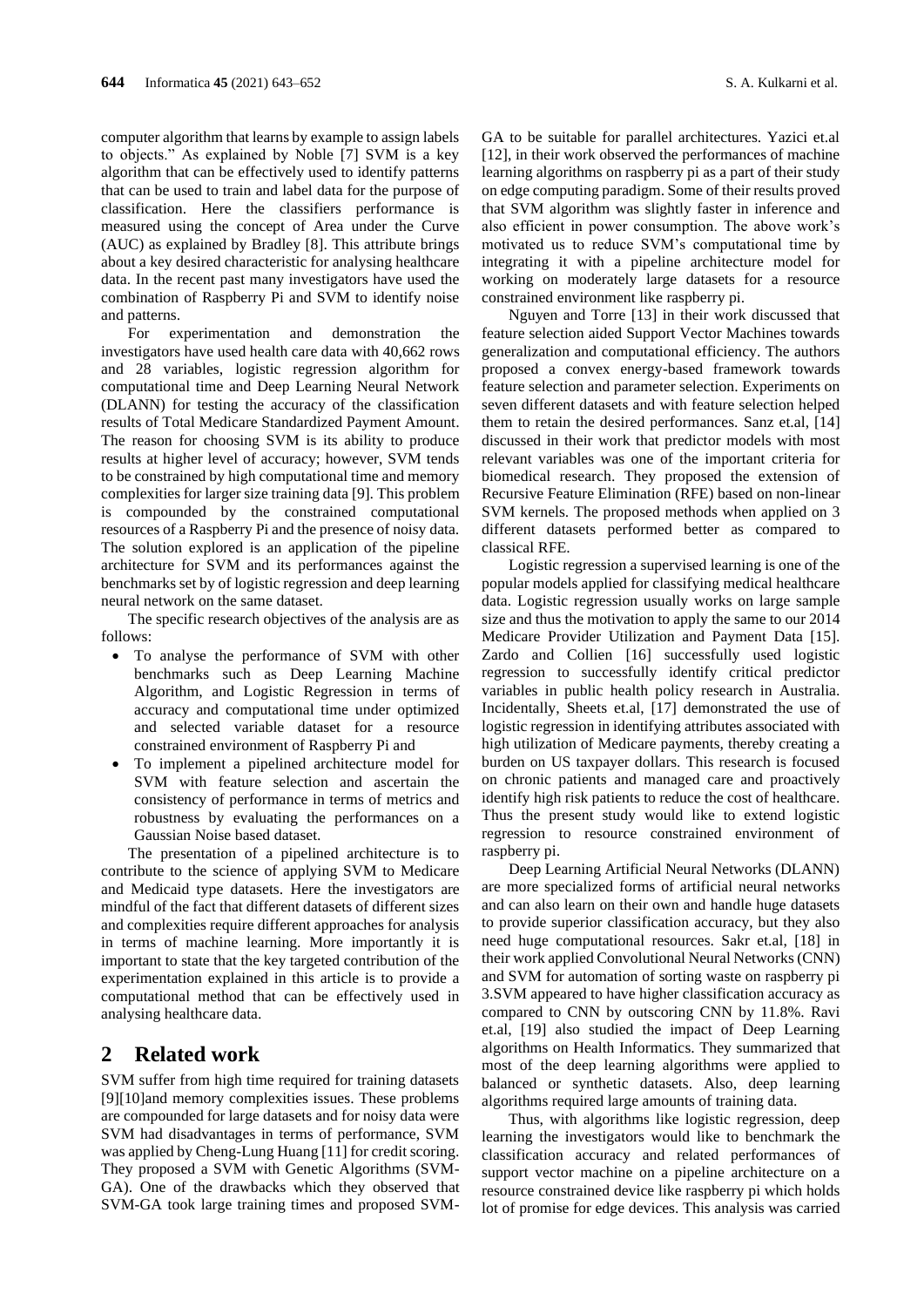on a dataset of 40,662 records [15]. Gangsar and Tiwari [20] studied the impact of noise for fault diagnosis of electric machines. They found for perfect original signal SVM predicted with greater accuracy for all speeds. However, when white Gaussian noise was applied to the raw signal, the overall prediction accuracy fell by 10%. They considered 2% external noise for their study. Pei et.al, [21] in their studies considered the impact of images with white Gaussian noise and their performance effects on convolutional neural networks (CNNs). As the percentage of noise addition increased, the accuracy started to decrease. Wu and Zhu[22] analysed real world data in terms of noise handling features of data mining algorithms. They said error-aware data mining algorithms improved the data mining results. Last but not the least, in their work Zualkernan et.al., [23] considered the application of remote cameras for monitoring animals. They considered an IoT based system whereby images captured on a camera are processed on the edge using Raspberry Pi and the accuracy results are moved to the cloud database system. To summarize application of SVM and other methods related to data science has immense potential that needs to be further explored and the experimentation presented in this article is a step taken in that direction.

# **3 Method and experiments**

The block architecture of the experimental setup is as illustrated in Figure.1

The experiments were executed once the platform was laid, this included implementing the pipelined model for SVM, installing tensor flow for Deep Learning algorithms and a computational time model on a resource constrained environment of Raspberry Pi.

### **3.1 Statistical optimization and performance**

The dataset used for experimentation is a medical healthcare data that contains records for physical therapy patients and amounts paid to the physical therapists in each case Gurupur et al., [15]. It becomes imperative to consider feature section techniques for dataset pruning as



Figure 1: Block architecture of the experimental setup.  $\frac{1}{\pi}$  Figure 2.

an optimization technique for resource constrained environment. Hardware Platform used for the experiment was Raspberry Pi B; Quad Core ARM Cortex A53 CPU 1.2GHz 64bit CPU with 1 GB RAM. From a software perspective, a python program was written using numpy, pandas and scikit-learn [24] along with keras and tensorflow; to apply logistic regression, SVM and DLANN for all variables in order to model them as a classification problem under supervised learning. This software platform was also used to execute metrics like K-Fold Cross Validation, Confusion Matrix and Area Under Curve (AUC).

The reason for applying statistical techniques for the dataset as follows:

- a) To optimize the data features so that it helps the machine learning algorithm to classify with a lesser number of variables.
- b) To identify outlier's and remove those from the dataset so that we have statistically a more normalized dataset.

Feature selection is an important step in the application of machine learning to achieve at times better performance from the models in terms of computational execution speed. The presence of irrelevant features may negatively affect this application. This creates the need for developing parsimonious models. The advantages could be minimizing the impact of overfitting, accurate results and reduce timing. Therefore, feature selection was the first step in the process. This was implemented using Python scikit-learn library [24] that provides a class called SelectKBest and to this the investigators further utilized the f\_classif score function. Finally, SelectKBest retains the first K features of the input dataset X minus the target variable. In our case the value of k was 10. Using this process the investigators listed the features with top 10 F\_Score in Table 1.

This was followed by the statistical determination of the presence of outliers [25]. As defined by Zhao [26] an "outlier is considered as a data point which is far from other observations." Here the investigators believe that the presence of outliers may have an impact on the final results of machine learning models. With this in mind, the investigators applied Interquartile range (IQR) to detect the presence of the outliers. Technically, as applied in [27] the IQR is measured as the difference between the third Quartile and the first Quartile i.e.  $IQR = IQ3-IQ1$ . After applying the operation to remove outliers from the dataset the investigators removed 6,579 entries.The skewness of the dataset was measured. Skewness as indicated by [27] attempts to indicate the normal distribution of the values. Finding outliers and removing them from the dataset is one of the ways of handling skewness, this process was outlined by [29]. Thus, we measure skewness of the selected features before and after removing outliers from our dataset (Table 2).

It can be observed in Table 2 that after removing outliers the skewness of the selected features has reduced. The analysis of binary classification for selected variables for logistic regression, SVM and DLANN is as illustrated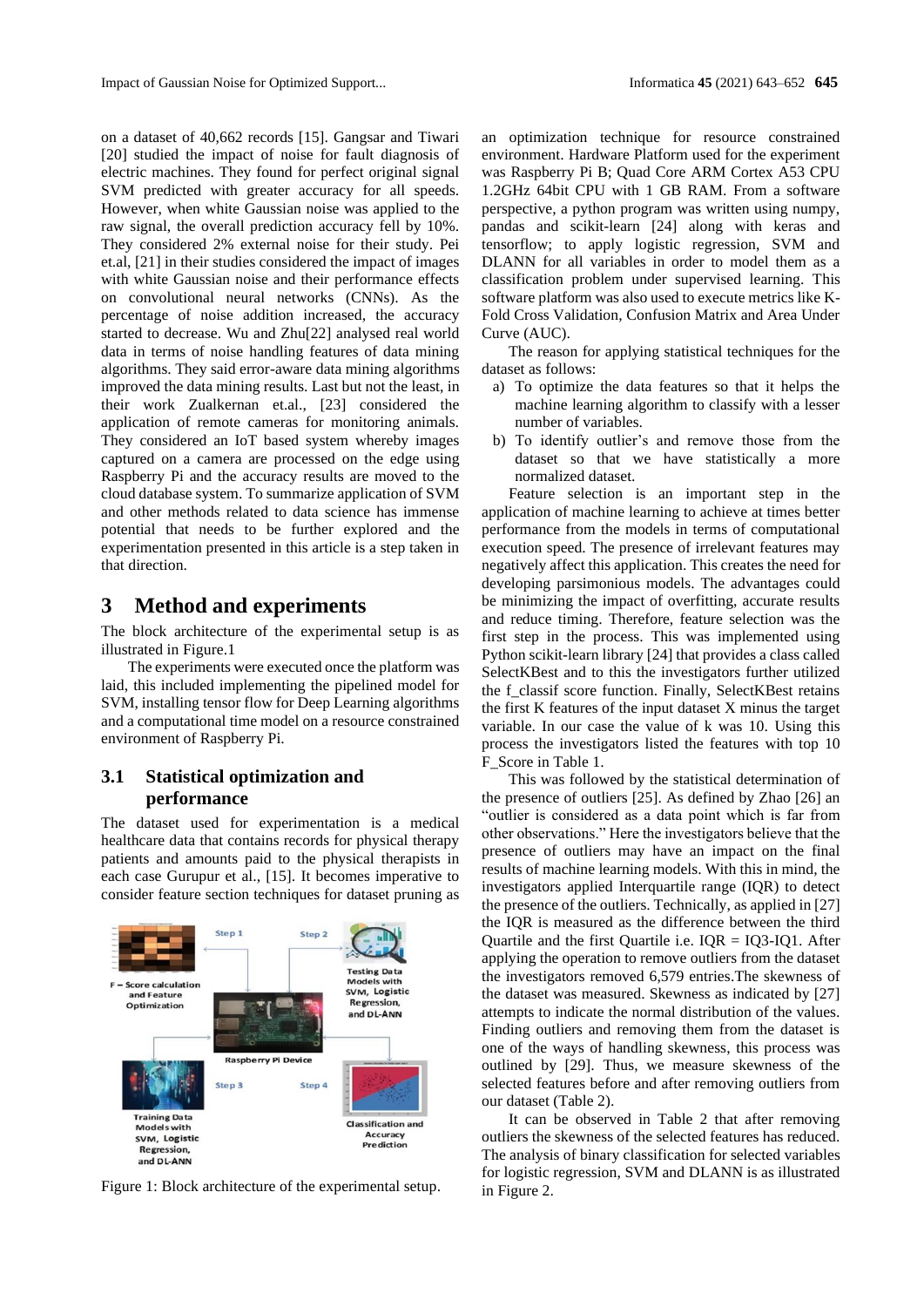Metrics applied were K-Fold validation test, confusion matrix metrics and Area Under Curve (AUC). Cross validation is used to gauge the effectiveness of the model. It involves using a sample of the dataset for testing and training the model on the remaining part of the dataset [30]. The value of k determines the number of groups that a data can be split into. In our case we have set the value of k to 10; therefore, the name 10-fold cross-validation.

Additionally, investigators have used a confusion matrix also termed as an error matrix to analyse the performance of a machine learning algorithm in a matrix format [31]. It is as shown in Table 3.

In the confusion matrix, TP stands for true positive, TN stands for true negative, FN stands for false negative and FP stands for false positive. The assumptions made

| <b>Feature variable names</b>              | <b>F</b> Score |
|--------------------------------------------|----------------|
| Number of Services                         | 22369.69       |
| <b>Total Medicare Standardized Payment</b> | 22184.17       |
| Amount                                     |                |
| <b>Total Medicare Allowed Amount</b>       | 22119.67       |
| <b>Total Submitted Charge Amount</b>       | 19193.84       |
| proxy for # of new patients                | 19177.12       |
| Number of Medicare Beneficiaries           | 18581.63       |
| Average Medicare Standardized              | 7535.67        |
| Amount per Beneficiary                     |                |
| Number of HCPCS                            | 6275.17        |
| Physical therapy services that involve     | 1998.79        |
| <b>Physical Agents</b>                     |                |
| Physical therapy services that involve     | 1998.79        |
| Therapeutic Practice                       |                |

Table 1: Feature selection based on F-Score.

| <b>Feature variable names</b> | With            | Without         |
|-------------------------------|-----------------|-----------------|
|                               | <b>Outliers</b> | <b>Outliers</b> |
|                               | <b>Skewness</b> | <b>Skewness</b> |
| Number of HCPCS               | 0.59            | 0.26            |
| Number of Medicare            | 2.70            | 0.98            |
| <b>Beneficiaries</b>          |                 |                 |
| Average Medicare              | 2.05            | 0.66            |
| Standardized Amount per       |                 |                 |
| Beneficiary                   |                 |                 |
| Physical therapy services     | 1.53            | 1.17            |
| that involve Physical         |                 |                 |
| Agents                        |                 |                 |
| Physical therapy services     | $-1.53$         | $-1.17$         |
| that involve Therapeutic      |                 |                 |
| Practice                      |                 |                 |
| proxy for # of new            | 2.87            | 0.78            |
| patients                      |                 |                 |
| Number of Services            | 3.96            | 1.06            |
| <b>Total Submitted Charge</b> | 3.97            | 1.07            |
| Amount                        |                 |                 |
| <b>Total Medicare Allowed</b> | 4.15            | 1.01            |
| Amount                        |                 |                 |
| <b>Total Medicare</b>         | 4.55            | 1.05            |
| <b>Standardized Payment</b>   |                 |                 |
| Amount                        |                 |                 |

Table 2: Measuring skewness with and without outliers.

are  $S_{TP}$  denotes the Samples of True Positive,  $S_{TN}$  are the samples which denote True Negatives,  $S_{FP}$  denotes the Samples for False positive and  $S_{FN}$  gives the samples for False Negatives.

Input: Medicare data from CSV file Output: Measure Accuracy Score

- 1. Select the features using F Score
- # SelectKBest() is a function under
- # feature\_selection under sklearn library

# f\_classif uses Anova F-value for classification # purposes

2. selec features  $\leftarrow$  SelectKBest(f classif, k = 10)

- 3..Remove the outliers using Z\_Score
- # zscore a function available in Scipy python # package under stats module
- 4..z ← np.abs(stats.zscore(data))

5..Compute the Skewness to determine normal distribution of values

#Pandas library in Python to measure unbiased #skewness.

 $6.$ skw  $\leftarrow$  data.skew()

7. Remove the outliers by identifying anything that is not the range of lower and upper bound IQR ← IQR3 – IQR1

- l bound  $\leftarrow$  IQR1 (IQR  $*$  1.5)
- u bound ← IQR3 + (IQR  $*$  1.5)

8. Assign X to columns and Y to target

9. Split X and Y into training and testing dataset in the ratio 80 to 20%

10. Train the models (Logistic,SVM and DLANN Model)

11. Predict the target for the above models.

12. Compute K-Fold accuracy for the models # KFold from sklearn library will split data into 10 # folds where 9 folds are used for training and # 1 fold for validation in an iterative manner; # random state=7 is seed for random number # generator

13. kfold  $\leftarrow$  KFold(n splits=10, random state=7)

14. Compute confusion matrix metrics and ROC for the above models.

15. Plot the area under receiver operating characteristic curve from the metrics module under sklearn library

16. auc\_score  $\leftarrow$  metrics.roc\_auc\_score(y\_test, y\_pred\_prob)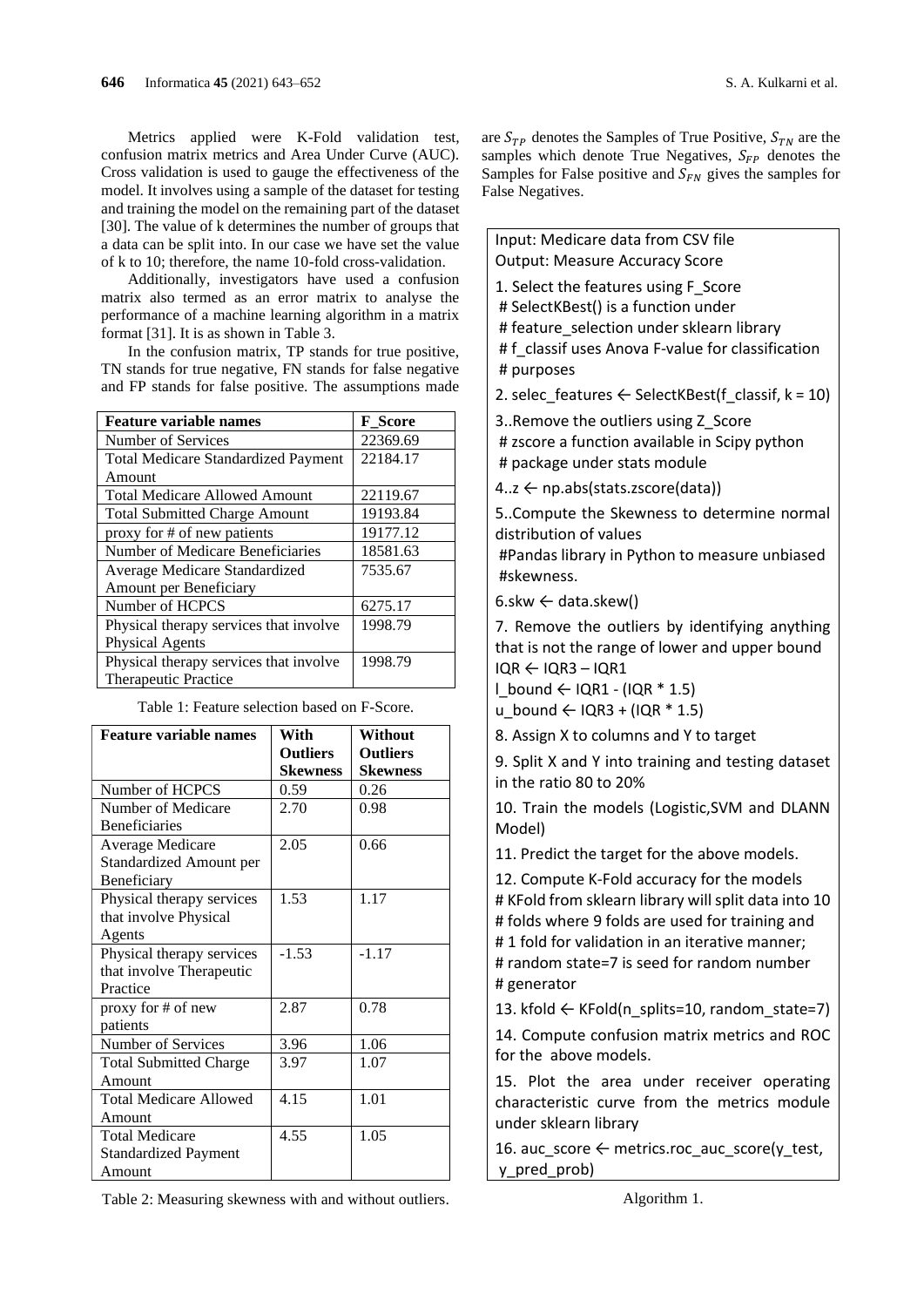Impact of Gaussian Noise for Optimized Support... Informatica **45** (2021) 643–652 **647**

determined in the present study by correctness of the confusion matrix and is as given in Equation 1.

$$
Accuracy_{model} = \frac{(S_{TP} + S_{TN})}{S_{Total}} (1)
$$

where  $Accuracy_{model}$  gives the classification accuracy. A higher accuracy of 99% is good but at times it also depends on the dataset.

**Precision of** the classification model gives the percentage the correct results among all the returned results and is as given in Equation 2

$$
Precision_{model} = \frac{S_{TP}}{S_{TP} + S_{FP}} (2)
$$

where  $Precision_{model}$  gives precision of a machine learning model for classification problem

|               | <b>Predicted</b> |  |
|---------------|------------------|--|
| <b>Actual</b> | ΊP               |  |
|               |                  |  |

Table 3: Layout of confusion matrix.



Figure 2: Confusion matrix metrics forl logistic regression, SVM and DLANN for selected feature dataset.



Figure 3: AUC for logistic regression, SVM and DLANN for selected feature dataset.

**Recall** is the capacity of the model to find data points of interest and is as given in Equation 3

$$
Recall_{model} = \frac{S_{TP}}{S_{TP} + S_{FN}} \tag{3}
$$

where  $Recall_{model}$  gives the correct classification of positive samples by the machine learning model for the given binary classification problem.

One of the limitations of accuracy is its constraints in terms of test sample size which in our experiments has been considered as 20%. Thus, for a binary classifier as in our experiments, where we have pitted true positives against false negatives; Area Under Curve (AUC) gives a more generic approach as it evaluates the binary classifier model for random guesses. Thus, AUC provides a better perceived measure as compared to accuracy which is more tightly coupled to a threshold. In an event when accuracy cannot be used to clearly distinguish machine learning models AUC can work as an alternative deciding parameter [33]. The experimentation conducted provided K-Fold validation scores of 94.10% and 99.97% for logistic regression and SVM respectively.

Thus, the K-Fold accuracy of SVM is superior to Logistic Regression by 12.15%. We now consider the confusion matrix metrics for the selected feature dataset as illustrated in Figure 2.

It is further observed in Figure 2 that SVM was the top performer and marginally outscored DLANN which is an interesting observation which needs to be analysed further.

Figure 3 shows AUC for Logistic Regression, SVM and DLANN. From Figure 3 it is observed that SVM has the highest AUC of 1.0 followed by DLANN with an AUC of 0.99. The AUC of Logistic Regression is relatively least with a score of 0.98.

### **3.2 Computational time analysis**

Based on the observations made from the binary classifier model it becomes imperative that apart from scoring high on accuracy and other associated metrics computational efficiency on resource constrained IoT environment is a necessary attribute for a low-cost data analysis system. Therefore, the investigators decided to compare the computational time of each model used for analysis. The hardware platform used for this aspect of analysis was a Raspberry Pi with Quad Core 1.2GHz Broadcom BCM2837 64bit CPU, 1GB RAM. The results of this analysis is as illustrated in Table 4.

As mentioned before, the application of feature selection and removal of outliers led to the reduction of dataset size from 8.7 MB to 2.9 MB. Therefore, it is common sense that for a dataset with selected variables the computational time will be naturally lower. This is of significance for resource constrained environments IoT environments such as the Raspberry Pi. It is observed under dataset with selected variables Logistic Regression outperforms SVM by 99.04% and DLANN by 98.02%. This clearly indicates that Logistic Regression is most computationally efficient as compared to SVM and DLANN. Also, SVM outperformed DLANN and Logistic Regression in terms of AUC, confusion matrix metrics and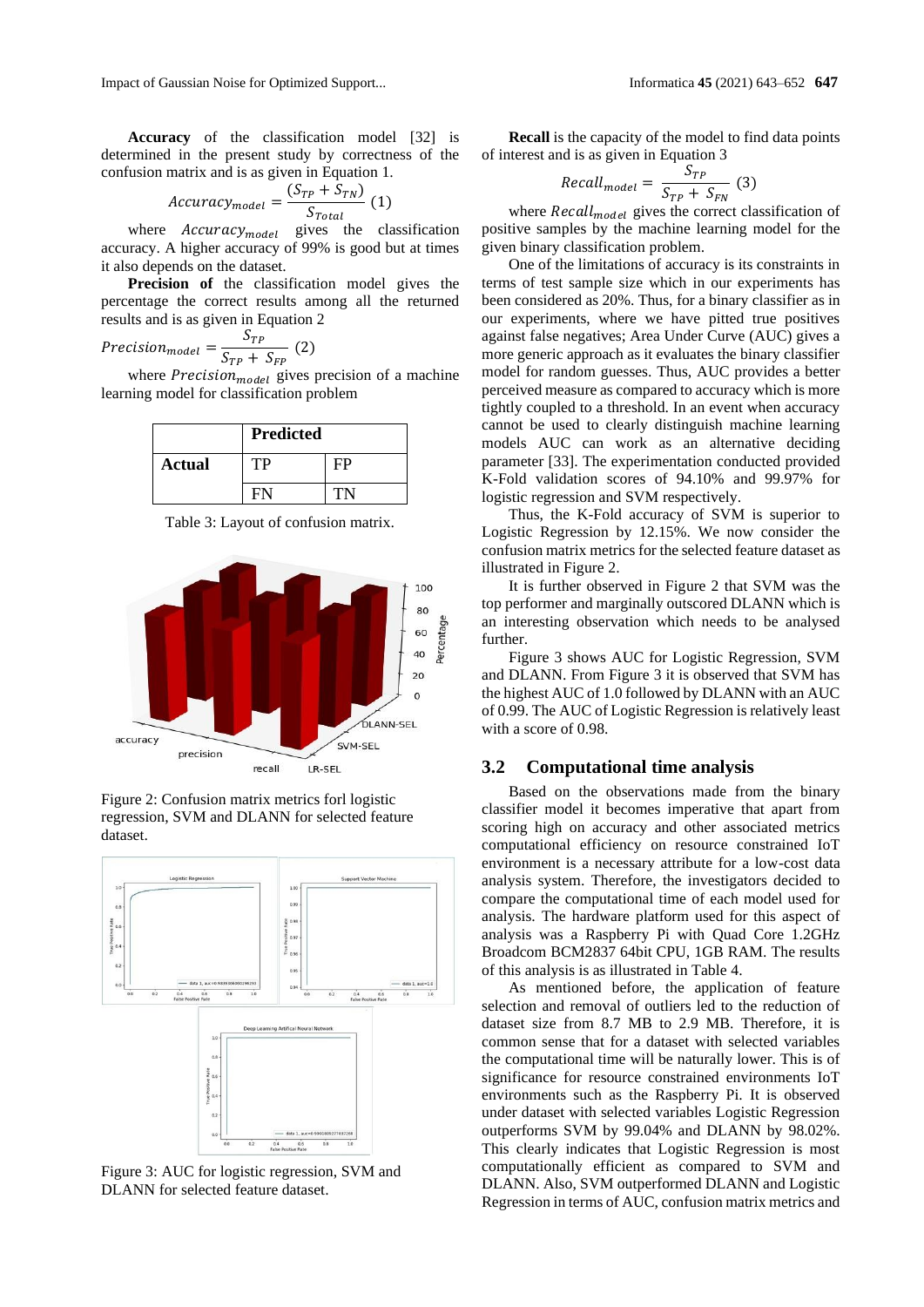| <b>Binary classifier Model</b>                   | Computational<br>Time in seconds |  |
|--------------------------------------------------|----------------------------------|--|
|                                                  | <b>Raspberry Pi B</b>            |  |
| Logistic Regression - Selected<br><b>Dataset</b> | 37.81                            |  |
| <b>SVM</b> – Selected Dataset                    | 3949.02                          |  |
| DLANN – Selected Dataset                         | 1918.59                          |  |

Table 4: Computational time of machine learning and deep learning models.



**Testing Dataset**

Figure 4: Pipeline architecture for SVM on Raspberry Pi.

| Algorithm 2 |  |  |
|-------------|--|--|
|-------------|--|--|

| Input: newmeddata.csv # The original dataset                  |  |  |
|---------------------------------------------------------------|--|--|
| Output: noisy data.csv # The noisy dataset                    |  |  |
| 1. $\sigma$ $\leftarrow$ 0.1 # standard deviation is 0.1      |  |  |
| 2. $\mu$ $\leftarrow$ 0 # mean is 0                           |  |  |
| 3. noise $\leftarrow$ actual data + $\sigma$ * random (size   |  |  |
| (actual data)) + $\mu$                                        |  |  |
| 4. noisy data.csv $\leftarrow$ actual data + noise            |  |  |
| #noisy data.csv is the data with added Gaussian               |  |  |
| noise                                                         |  |  |
| 5. target_variable $\leftarrow$ int (actual_target_variable + |  |  |
| noise)                                                        |  |  |

Algorithm 3

K-Fold validation tests. This motivated the investigators for further analysis where they built a model where SVM provides robust performance and also is computationally time efficient.

## **3.3 Pipelined support vector machine architecture and Gaussian noise**

Pipeline allows us to fit a model by combining a number of transformations and executing a predictor once. The software pipeline architecture as provided by scikit-learn [24] is as illustrated in Figure. 4.

In Python the Pipeline class [34] allows the collation of multiple processes into a single estimator. Therefore, we can fit the pipeline to the whole training data and also transform it to test data without the need for doing the same individually. Linear Support Vector Classification abbreviated as LinearSVC uses a linear kernel, is faster and can also scale rapidly. These parameters were fed to the pipeline to reduce the computational time required for SVM on raspberry pi.

The algorithm implemented in our model of pipelined SVM is as illustrated in Algorithm 2.

Here Gaussian noise is added to the dataset to benchmark the performance of SVM against Logistic Regression and Deep Learning Artificial Neural Network. The presence of Additive Gaussian Noise [35][36] is known to have impact on the distribution of the data. To check the robustness of the different classifier models a common data corruption technique through Gaussian noise was applied. Many such analysis were conducted in [37] to benchmark neural network robustness. In our work the noise signal was set with mean 0 and standard deviation of 0.1.To simulate the Gaussian Noise the NumPy Random Normal function was used, which generates values from the Gaussian distribution. The values assumed for  $\mu$  was 0 and  $\sigma$  = 0.1. The additive noise is as generalized [38] in Equation 4.

 $M_{Rno,Fno} = O_{Rno,Fno} + \epsilon_{Rno,Fno}$  (4)

where  $M_{Rno,Fno}$  is the modified data point;  $O_{Rno,Fno}$  is the original data point and  $\epsilon_{Rno,Fno}$  is the random noise approximately equal to the distribution  $(\mu, \sigma^2)$ ; where  $\mu$  is mean and  $\sigma^2$  is the variance. The algorithm for Gaussian Noise implementation is illustrated in Algorithm 3.

The analysis of K-Fold validation tests came with a result of 78.88% for Logistic Regression and 78.58% for SVM which indicated the similar performance of both the models in presence of Gaussian Noise. The performance of Logistic Regression dropped by 15.22% and performance of SVM dropped by 21.39 %. This clearly indicates that in the presence of noise logistic regression performed at an acceptable level. We further continued our experiments for results with confusion metrics as illustrated in Figure 5.

From Figure 5 it is observed that the performance of SVM in terms of accuracy is least 58.44% in presence of Gaussian Noise. The precision of Logistic Regression and DLANN was good and exhibited similar performances of 49.79%. and 50.79%. However, it could be observed that the precision was one of the worst affected metrics and the performance for Logistic Regression dropped by 46.8%, SVM by 66.53%, and DLANN by 49.11%. This performance was compared with performances of machine learning models run on dataset with selected features. A low precision for SVM could basically indicate a large number of false positives. On the contrary, a high value of recall of 99.16% indicates that SVM was very sensitive and could successfully identify true positive observations. The analysis was continued for AUC metric.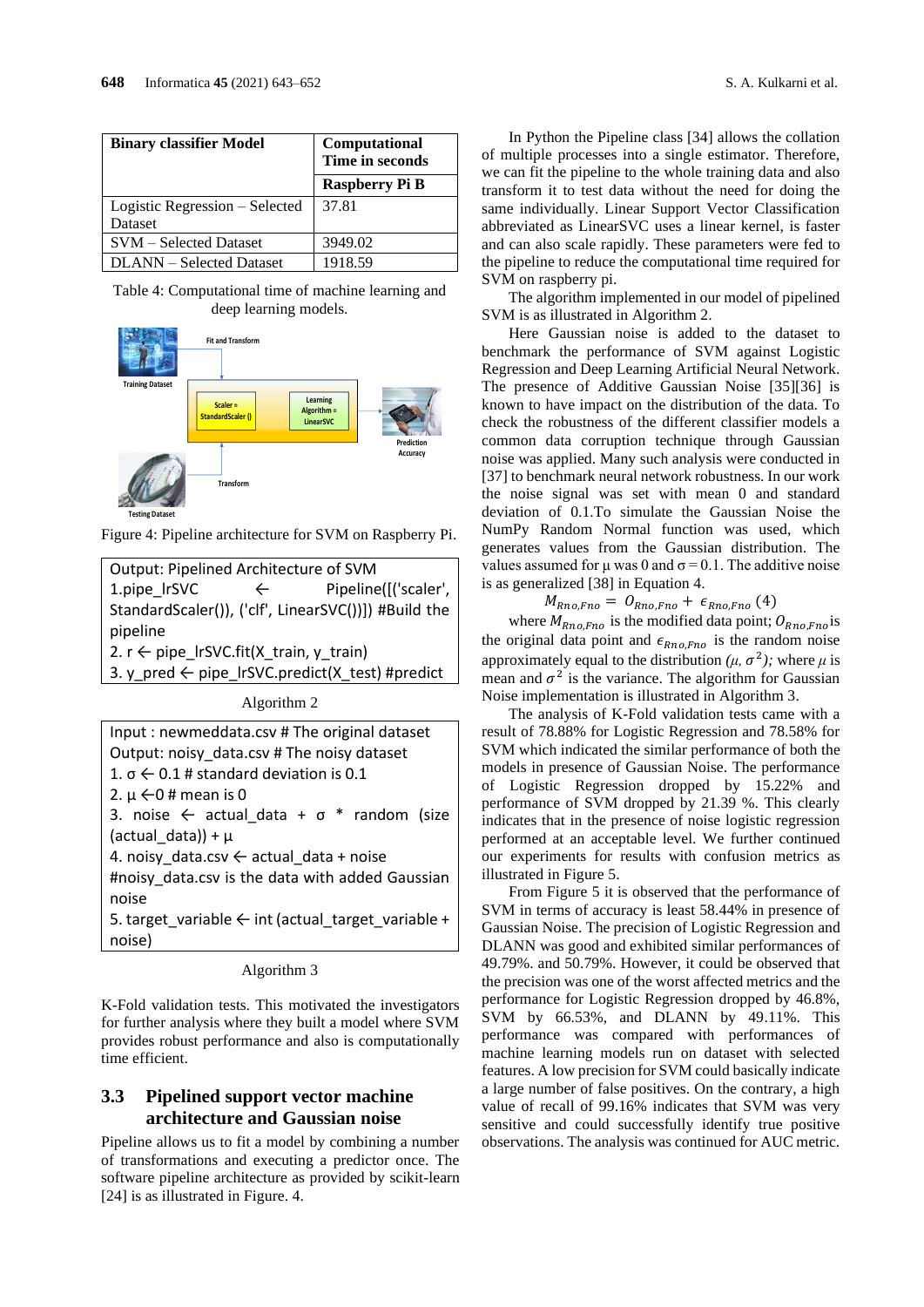

Figure 5: Confusion matrix metrics for logistic regression, SVM and DLANN for selected feature dataset and with gaussian noise.



Figure 6: AUC for logistic regression, SVM and DLANN for selected feature dataset with gaussian noise.

| <b>Binary classifier Model</b> | <b>Computational Time</b><br>in seconds |
|--------------------------------|-----------------------------------------|
|                                | <b>Raspberry Pi B</b>                   |
| Logistic Regression $-$        | 23.57                                   |
| <b>Selected Dataset with</b>   |                                         |
| Gaussian Noise                 |                                         |
| <b>SVM</b> – Selected Dataset  | 382.34                                  |
| with Gaussian Noise            |                                         |
| DLANN – Selected Dataset       | 1887.36                                 |
| - Gaussian Noise               |                                         |

#### Table 5: Computational time of machine learning and deep learning models.

From Figure 6 the investigators observe that the performance of SVM is better compared to other models. It outscores Logistic Regression by 7.2%, and DLANN model by 22.65%.

### **3.3.1 Computational time analysis**

As indicated in the introduction section the investigators performed the computational time analysis of different methods. This computational time analysis is illustrated in Table 5.

Here we observe that Logistic Regression was the most computationally efficient in terms of execution time. However, with a pipeline SVM outperformed its nearest competitor DLANN by 79.7 4% and was inferior to Logistic Regression by 93.83%. Therefore, SVM improved its performance in terms of computational execution time. Additionally, it was observed that in presence of Gaussian Noise, the accuracy of most of the models dropped and DLANN emerged as slight winner with little bit of consistency and SVM exhibited low recall and high precision thereby exhibiting its fitness for the dataset under consideration. Also, the proposed Pipelined model of SVM achieved a better performance in terms of computational time to its nearest competitor the DLANN model.

## **4 Discussion**

The investigators in the present work implemented a pipeline SVM model to test it against known benchmarks of Logistic Regression and Deep Learning Neural Network for performance optimization in terms of computational time and accuracy metrics for a resource constrained environment of Raspberry Pi. Therefore, the investigators explored statistical technique of F Score for feature selection and could shortlist top 10 features. The investigators further processed outliers by applying Inter Quartile Range. This helped the investigators to balance the skewness of the data. Thus, the modified dataset with reduced storage requirements was tested on Raspberry PI for machine learning models like logistic regression, SVM and DLANN for binary classification and performance benchmarking. K-Fold accuracy of SVM was superior to Logistic Regression by 12.15%. Confusion matrix metrics where further applied to test the machine learning models and SVM achieved better performance and at times was at par with Deep Learning Neural Network. The uniqueness of the present work is that it dealt with the training time that SVM takes which is usually large. Thus reducing training time was of paramount importance as the platform were, SVM was to be implemented was Raspberry Pi. This was achieved by implementing SVM with a pipelined architecture. Thus SVM achieved a better performance in terms of computational time to its nearest competitor the DLANN model by 79.74%. .SVM is prone to noise, thus the optimized and pipelined architecture of SVM was benchmarked with Deep Learning in the presence of Gaussian noise. The accuracy of most of the models dropped and DLANN emerged as slight winner with little bit of consistency and SVM exhibited low recall and high precision thereby exhibiting its fitness for the dataset under consideration. The better accuracy of DLANN with selected features and under noise may be attributed to the fact that noise could have added as a regularization factor thus boosting the performance of DLANN. This clearly provides some pathway for future work in terms of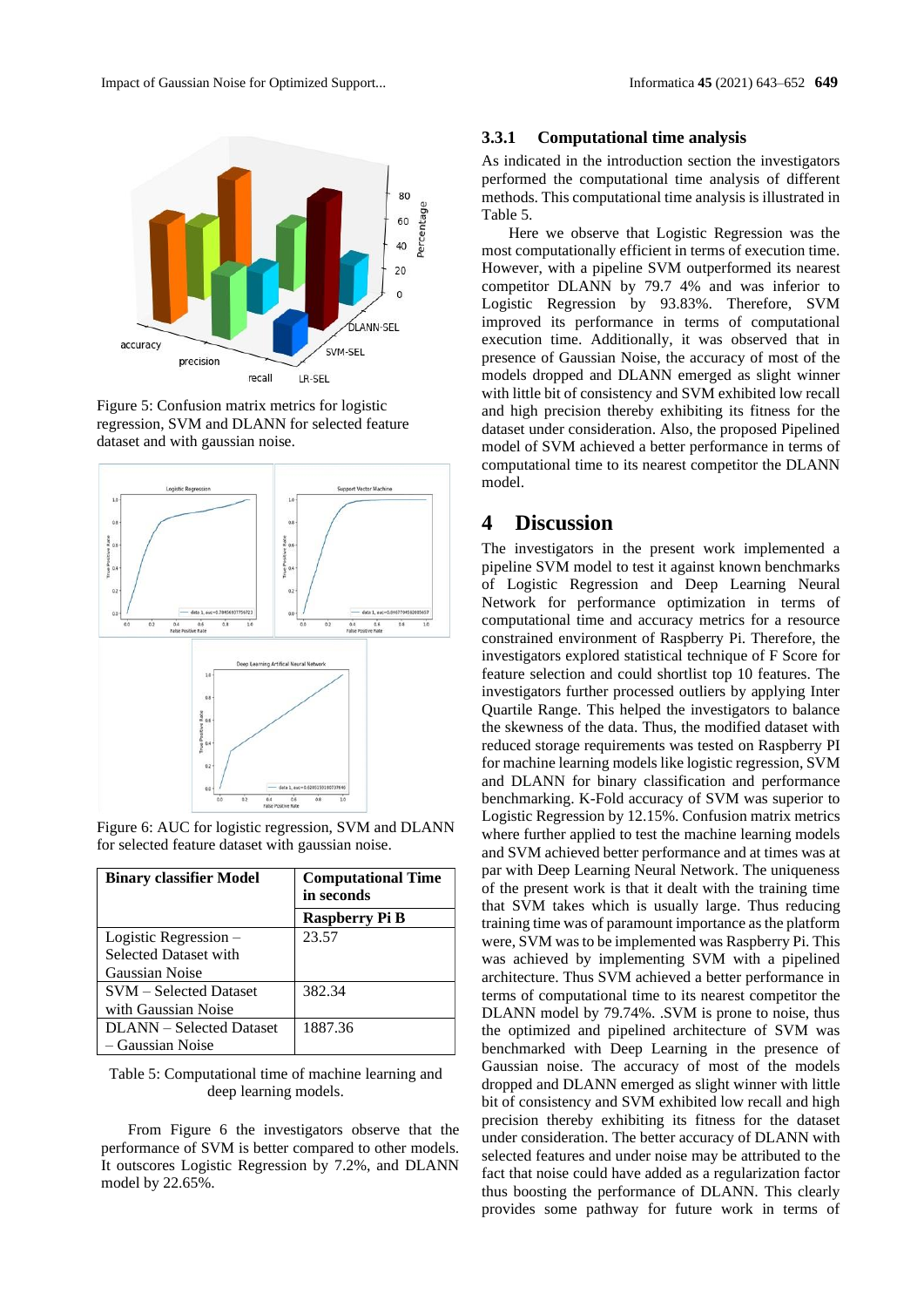extending pipeline architectures for Deep Learning algorithms [39],[40],[41], which are efficient but slow and are visualized for working in resource constrained environments of IoT.

#### **4.1 Limitations of the present work**

The analysis was considered for a single medical dataset. In future the capabilities of the models could be generalized for a range of datasets. With parallel environments for machine learning models and with IoT clusters based on graphical processing units (GPU's) for remote computing the models could be made much more computationally feasible. Also, techniques like PCA for feature selection and its interaction for deep learning algorithms was not explored in the present work.

# **5 Conclusion**

Overall, the investigators conclude that SVM exhibited its robustness in terms of relatively good performances for all computational setups of optimized, and corrupted datasets in resource constrained environments of IoT. The impact of additive noise had distressing effects on most models and may be a concern in an environment where devices collect data from sensors. As stated, the analysis was conducted on a single dataset thereby limiting the validation of the conclusions derived. The feature selection of dataset resulted in reduction of dataset size by 67% but had a minor loss in terms of accuracy of the classifier models like Logistic Regression, SVM and DLANN. Therefore, we can safely suggest that SVM had a relatively stable performance across all the scenarios and at times was better than DLANN model. Additionally, we suggest that pipeline architectures and automating machine learning models had a good impact on resource constrained environments like Raspberry Pi. SVM pipelined model outscored DLANN model by 79.94% for a featured selected and Gaussian noise added dataset in terms of computational time. Thereby, the investigators have concluded SVM as the model of choice for analysing similar datasets. Therefore, the core contributions of this work were: i) implementing a pipelined Support Vector Machine model for performance benchmarking against Logistic Regression and Deep Learning Neural Network for computational time efficiency and accuracy metric for a relatively largest dataset, and ii) a brief analysis of computational time analysis for these general methods for SVM using Raspberry Pi. In future, the investigators would like to explore how the machine learning and deep learning models that can detect noise and outliers and automatically improve their learning abilities for complex pipelined models, in a constrained environment of an IoT device enabled by Graphics Processing Unit (GPU).

#### **Acknowledgments**

The authors would like to thank the School of Global Health Management and Informatics for the permission to use the University of Central Florida (UCF), Decision Support Systems and Informatics Laboratory facilities to conduct the research work and related documentation.

| <b>Research</b> | <b>Analysis</b>                | <b>Results</b>                       |
|-----------------|--------------------------------|--------------------------------------|
| <b>Study</b>    | <b>Techniques</b>              |                                      |
| This            | <b>Pipelined Support</b>       | Pipelined SVM                        |
| project         | Vector Machine,                | achieved a better                    |
|                 | Logistic                       | performance in                       |
|                 | Regression and                 | terms of                             |
|                 | Deep Learning                  | computational time                   |
|                 | <b>Artificial Neural</b>       | measurement to its                   |
|                 | Network on                     | nearest competitor                   |
|                 | Raspberry Pi                   | the DLANN model                      |
|                 | environment                    | by 79.74%.                           |
| <b>Sheets</b>   | Combination of                 | <b>Electronic Health</b>             |
| et.al, 2017     | contrast mining                | Record (EHR)                         |
| $[17]$          | and Logistic                   | contrast mining                      |
|                 | Regression was                 | with Logistic                        |
|                 | used.                          | Regression                           |
|                 |                                | predicted 5% of                      |
|                 |                                | patients                             |
|                 |                                | contributing to 50%                  |
|                 |                                | of healthcare                        |
|                 |                                | expenses.                            |
| Nalepa &        | <b>Trained Support</b>         | SVM has been                         |
| Kawulok         | <b>Vector Machine</b>          | successful in                        |
| J., 2018        | for large datasets             | solving a variety of                 |
| $[9]$           | with different                 | pattern recognition                  |
|                 | kernels.                       | tasks; its main                      |
|                 |                                | drawbacks were the                   |
|                 |                                | huge time and                        |
|                 |                                | memory related                       |
|                 |                                | complexities.                        |
| Sakr et.al,     | Deep Learning                  | SVM model                            |
| 2016 [18]       | Convolutional                  | achieved high                        |
|                 | <b>Neural Network</b>          | classification                       |
|                 | (CNN) and                      | accuracy of 94.8%<br>while CNN could |
|                 | <b>Support Vector</b>          |                                      |
| Pei et.al.,     | Machine                        | achieve 83%<br>Classification        |
| 2021 [21]       | Deep Learning<br>Convolutional |                                      |
|                 | <b>Neural Network</b>          | performance of                       |
|                 | (CNN) and White                | Deep Learning<br>CNN drops           |
|                 | <b>Gaussian Noise</b>          | significantly when                   |
|                 |                                | noise is added.                      |
|                 |                                |                                      |

Table 6: Comparison of research projects and analysis methods.

### **References**

- [1] Allhoffa F. & Henschke A (2018). The Internet of Things: Foundational ethical issues, *Internet of Things*, pp. 55–66.
	- <https://doi.org/10.1016/j.iot.2018.08.005>
- [2] Haller S., Karnouskos S., & Schroth C (2009). "The Internet of Things in an Enterprise Context," in *Future Internet – FIS 2008, Lecture Notes in Computer Science*, vol. 5468, pp 14-28. https://doi.org/10.1007/978-3-642-00985-3\_2
- [3] Zhang Z-K., Cho M , Wang C-W.., Hsu C-W,Chen C-K, & Shieh S (2014). IoT Security: Ongoing Challenges and Research Opportunities,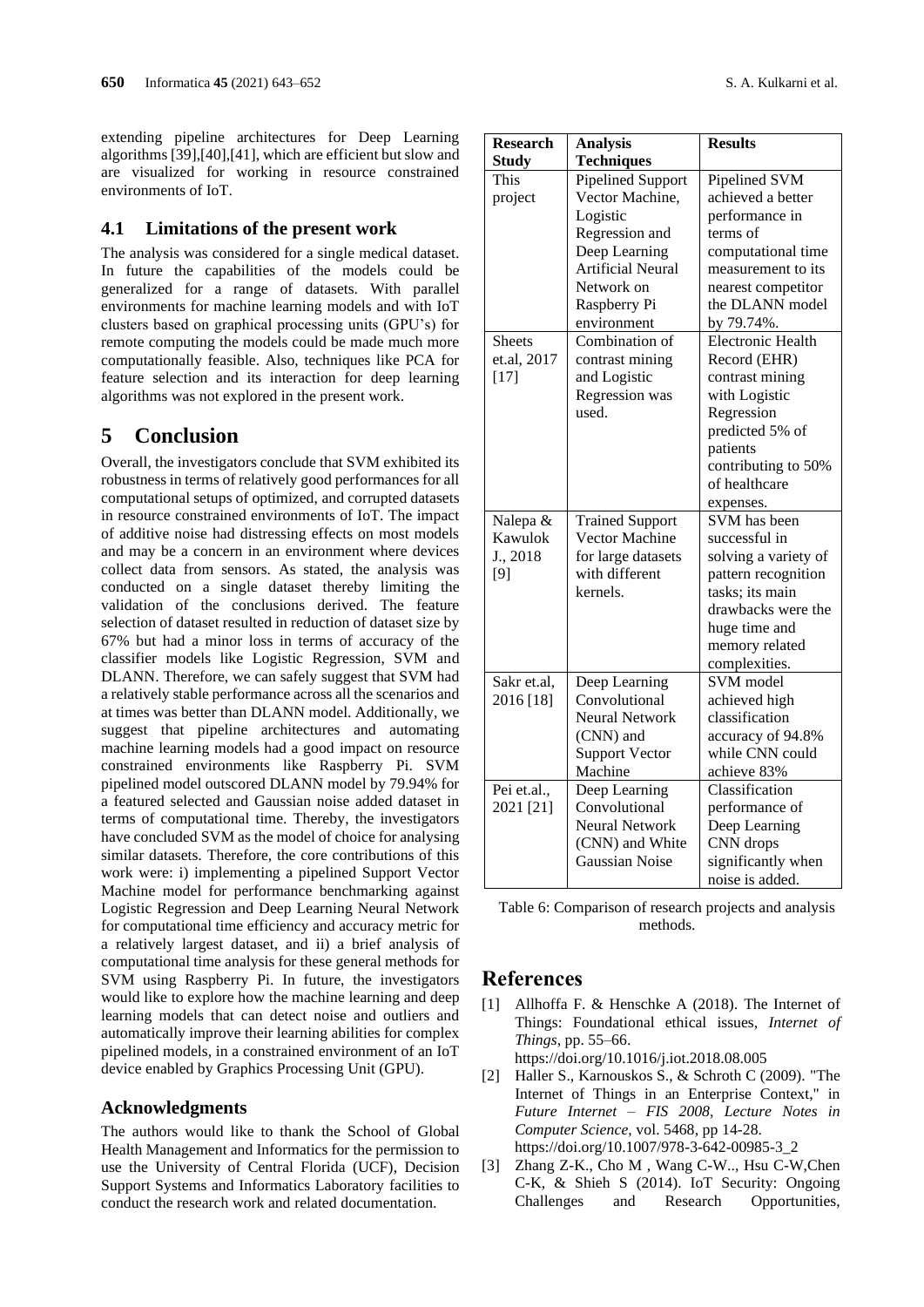*Proceedings of the 2014 IEEE 7th International Conference on Service-Oriented Computing and Applications*, pp. 230-234. https://doi.org/10.1109/SOCA.2014.58

[4] Gokhale P., Bhat O., Bhat S (2018). Introduction to IOT, *International Advanced Research Journal in Science, Engineering and Technology*, vol. 5(1), pp. 41- 44.

https://doi.org/10.17148/iarjset.2018.517

- [5] Wan T.T.H, Gurupur V (2020). Understanding the Difference between Healthcare Informatics and Healthcare Data Analytics in the Present State of Health Care Management, *Health Services Research & Managerial Epidemiology*, vol. 7, pp. 1-3. http://dx.doi.org/10.1177/2333392820952668
- [6] Shukla S., Hassan M.F., Khan M.K., Jung L.T., Awang A (2019).An analytical model to minimize the latency in healthcare internet-of-things in fog computing environment, *PLoS ONE*, pp.1-31. http://dx.doi.org/10.1371/journal.pone.0224934
- [7] Noble W.S (2006). What is a support vector machine? *Nature Biotechnology*, Vol.24, pp. 1565– 1567.
	- https://doi.org/10.1038/nbt1206-1565
- [8] Bradley A.P (1997).The Use of the Area Under the ROC Curve in the Evaluation of Machine Learning Algorithms, *Pattern Recognition*, vol. 30(7), pp. 1145-1159.

https://doi.org/10.1016/S0031-3203(96)00142-2

- [9] Nalepa J. , Kawulok M (2019). Selecting training sets for support vector machines: a review. *Artif Intell Rev* 52, pp. 857–900. https://doi.org/10.1007/s10462-017-9611-1
- [10] Papadonikolakis M., Bouganis C. & Constantinides G (2009). "Performance comparison of GPU and FPGA architectures for the SVM training problem," *2009 International Conference on Field-Programmable Technology*, pp. 388-391. https://doi.org/10.1109/FPT.2009.5377653
- [11] Huang C-L, Chen M-C, Wang C-J (2007). Credit scoring with a data mining approach based on support vector machines, *Expert Systems with Applications*, vol. 33, pp. 847–856 https://doi.org/10.1016/j.eswa.2006.07.007
- [12] Yazici M T. , Basurra S. & .Gaber M M (2018). Edge Machine Learning: Enabling Smart Internet of Things Applications, *Big Data and Cognitive Computing*, vol. 2: 26, pp. 1-17. https://doi.org/10.3390/bdcc2030026
- [13] Nguyen M H. Torre F de la (2010). Optimal feature selection for support vector machines, *Pattern Recognition*, vol.43, pp. 584–591 https://doi.org/10.1016/j.patcog.2009.09.003
- [14] Sanz H, Valim C., Vegas E, Oller J M. & Reverter F (2018). SVM-RFE: selection and visualization of the most relevant features through non-linear kernels, *BMC Bioinformatics*, vol. 19:432, pp 1-18. https://doi.org/10.1186/s12859-018-2451-4
- [15] Gurupur V. P, Kulkarni S. A., Liu X., Desai U., & Nasir A (2018). Analysing the power of deep learning techniques over the traditional methods

using medicare utilisation and provider data, *Journal of Experimental & Theoretical Artificial Intelligence*, pp. 99-115.

https://doi.org/10.1080/0952813X.2018.1518999

[16] Zardo P., Collie A (2014). Predicting research use in a public health policy environment: results of a logistic regression analysis, *Implementation Science*, vol. 9, pp. 1-10. https://doi.org/10.1186/s13012-014-0142-8

[17] Sheets L., Petroski G.F., Zhuang Y., Phinney M.A,.

Ge B, Parker J.C., Shyu C-R (2017). Combining Contrast Mining with Logistic Regression to Predict Healthcare Utilization in a Managed Care Population, *Applied Clinical Informatics*, vol. 8: 2, pp. 430-446.

https://doi.org/10.4338/aci-2016-05-ra-0078

[18] Sakr G. E, Mokbel M., Darwich A., Khneisser M. N & Hadi A (2016). Comparing deep learning and support vector machines for autonomous waste sorting, *2016 IEEE International Multidisciplinary Conference on Engineering Technology (IMCET)*, pp. 207-212.

https://doi.org/10.1109/IMCET.2016.7777453

[19] Ravi D., Wong C., Deligianni F., Berthelot M., Andreu-Perez J., Lo B., &. Yang G-Z (2017). Deep Learning for Health Informatics, *IEEE Journal of Biomedical and Health Informatics*, vol. 21: (1), pp.4-21.

https://doi.org/10.1109/jbhi.2016.2636665

[20] Gangsar P. & Tiwari R (2018). Effect of noise on support vector machine based fault diagnosis of IM using vibration and current signatures, *MATEC Web of Conferences*, vol. 211.

http://dx.doi.org/10.1051/matecconf/201821103009

[21] Pei Y., Huang Y., Zou Q., Zhang X. & Wang S (2021). Effects of Image Degradation and Degradation Removal to CNN-Based Image Classification," in *IEEE Transactions on Pattern Analysis and Machine Intelligence*, vol. 43: 4, pp. 1239-1253.

https://doi.org/10.1109/TPAMI.2019.2950923

- [22] Wu X. & Zhu X (2008). Mining with Noise Knowledge: Error-Aware Data Mining, *IEEE Transactions on Systems, Man, and Cybernetics – Part A: Systems and Humans*, vol.38: (4), pp.15-19. https://doi.org/10.1109/CIS.2007.7
- [23] Zualkernan A., [Zualkernan](https://ieeexplore.ieee.org/author/37265365400) I A., [Dhou](https://ieeexplore.ieee.org/author/37085435195) S, [Judas](https://ieeexplore.ieee.org/author/37088641690) J, [Sajun](https://ieeexplore.ieee.org/author/37088661628) A R, [Gomez](https://ieeexplore.ieee.org/author/37088691361) B R.[, Hussain](https://ieeexplore.ieee.org/author/37088688822) L A., [Sakhnini](https://ieeexplore.ieee.org/author/37088687077) D (2020), Towards an IoT-based Deep Learning Architecture for Camera Trap Image Classification, *2020 IEEE Global Conference on Artificial Intelligence and Internet of Things (GCAIoT)*,pp. 1- 6.

https://doi.org/10.1109/GCAIoT51063.2020.93458 58

- [24] Scikit-learn Machine Learning in Python. [Online]. Available: https://scikit-learn.org/ stable/
- [25] Tukey J (1977). *Exploratory Data Analysis*. Addison-Wesley, Reading MA
- [26] Zhao Q., Zhou G., Zhang L., Cichocki A. & Amari S (2016).Bayesian Robust Tensor Factorization for